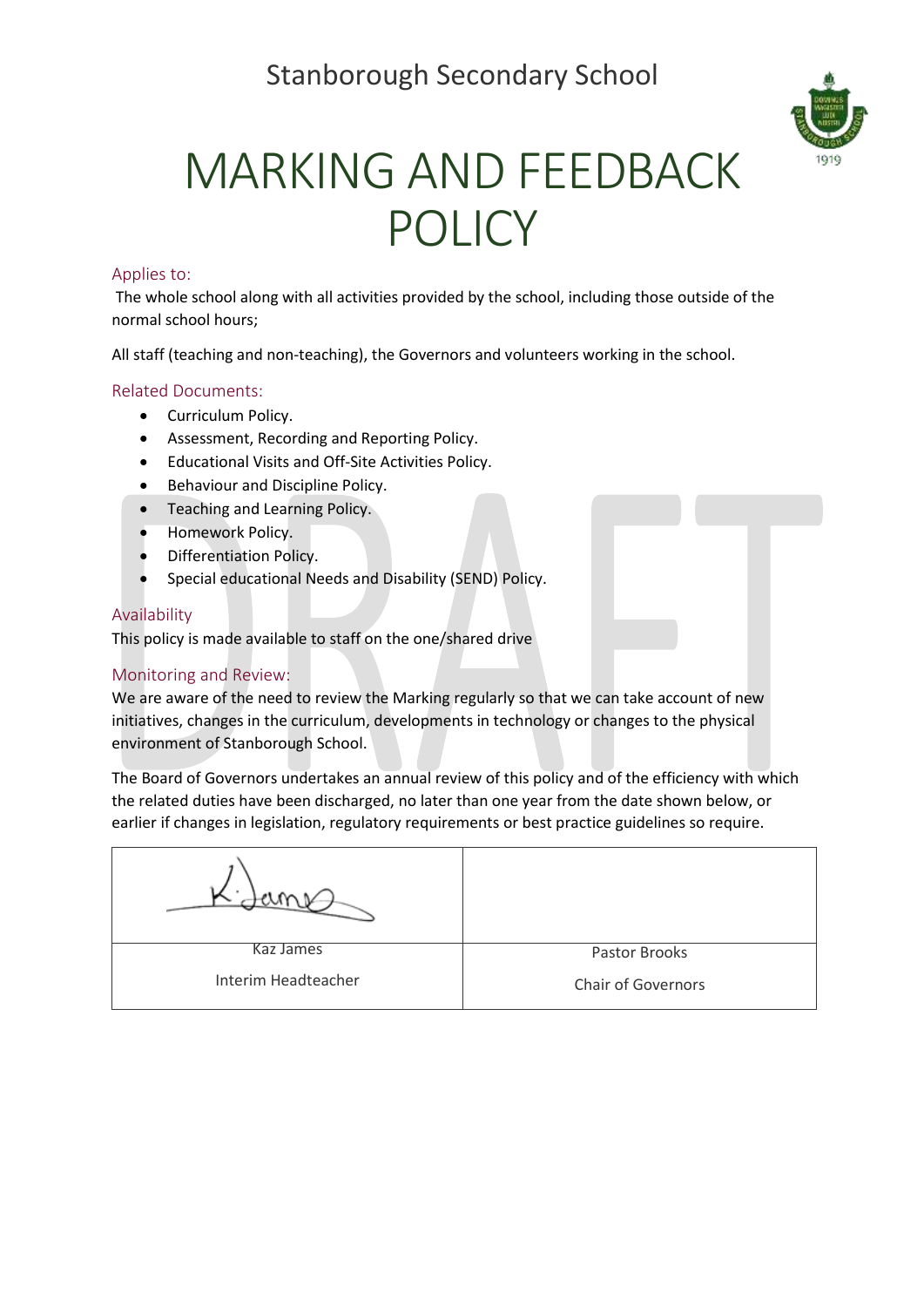## Marking & Feedback Policy

As far as possible the school implements a common marking policy implemented by all teachers. As well as helping students to reach higher levels of attainment, good marking aids the development of such basic skills as Language and Numeracy. (The student's use of language can be expanded when their work is marked or discussed , by the use of questions such as: 'How?', 'Why?' and 'When?').

#### Purpose

Marking and feedback is an integral part of the learning process. Marking at SSS is selective, formative, effective and reflective. It is a diagnostic and developmental cycle of dialogue that informs short term planning to ensure students make either expected or more than expected progress. Marking and Feedback of learning (summative), e.g., end of unit assessments (See Summative Assessment on p.7.), is still a vital component, but the formative marking and feedback for learning process is our key philosophy. Marking and feedback, therefore, that is acted upon is undertaken once every two weeks.

Thorough marking can improve a student's motivation. Teachers can use selective detailed marking of key pieces of work, supported by a lighter scrutiny of other work. Students are expected to consistently respond to teacher marking and feedback as this will help them to make better than expected progress. The responses will be checked by the teacher (it is up to the teacher to determine how this is done).

The following 4-step process will be used during the marking process:

- 1. Students will know what they have done well using the acronym WWW, referring to the success criteria.
- 2. Students will know what they need to do to improve (even better if) using the acronym EBI, referring to the success criteria and therefore moving learning on. This is a guiding comment for improvement in at least one area where success criteria were not met to "close the gap", or a suggestion /question to allow opportunity to make further progress. Students should be guided how to answer questions rather than simply asking them to do so.
- 3. Students will respond to marking by completing a task (or answering a question) and therefore the EBI must provide the opportunity to do so.
- 4. Teachers do not accept inaccurate and inadequate responses to written or practical tasks, meaning that responses must be checked by the teacher.

## All staff should ensure that:

- Marking is at least every two weeks and thorough enough to spot errors and inaccuracy.
- Written comments (in red pen) and oral feedback, communicate the student's strengths and weaknesses, strategies for improving their knowledge and skills and goals to be achieved.
- They recognise, encourage and reward pupils' effort and progress (Award a merit for work of a high standard).
- Pupils redraft at least one piece of work per two weeks which must include all the corrections and suggestions made by the teacher.
- Steps are taken to act on missing, incomplete or poorly presented work.
- They provide a record of pupils' progress (using a mark book hardcopy or electronic).
- Students peer mark in **PURPLE** pen and students respond to any marking in **GREEN** pen.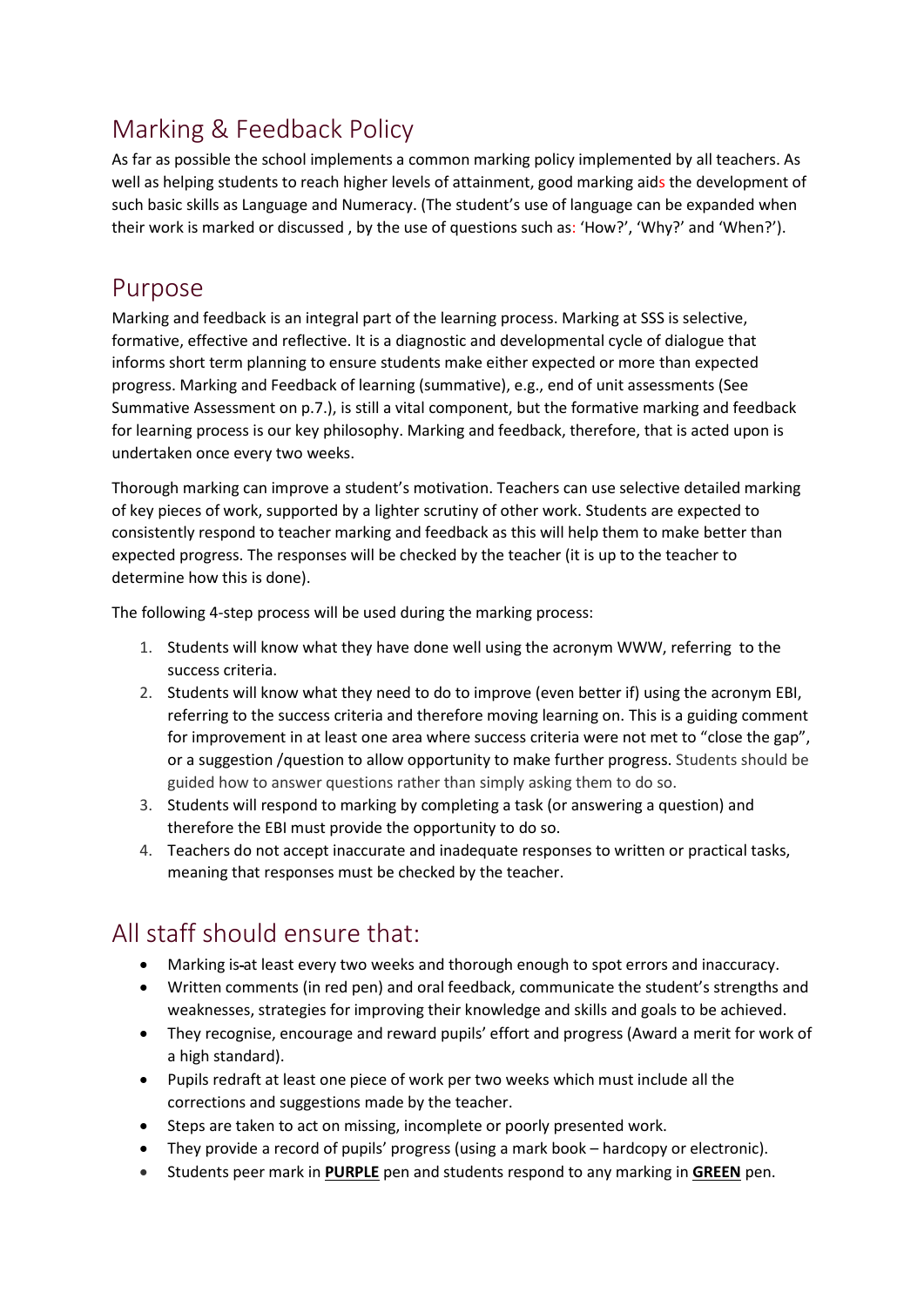| <b>Symbol</b><br>(written in<br>left hand<br>margin) | <b>Meaning</b>                         | <b>Possible Action</b>                                                                                                   |
|------------------------------------------------------|----------------------------------------|--------------------------------------------------------------------------------------------------------------------------|
| X                                                    | Incorrect                              | Apply the necessary correction or substitution.                                                                          |
| Sp                                                   | spelling error                         | Underline the word and write the correct word<br>above or next to it.                                                    |
| CL                                                   | capital letter missing                 | Help the pupil and put a few in so that he/she can<br>see where he/she has gone wrong.                                   |
| $\prime\prime$                                       | new paragraph                          | If necessary, discuss the reasons why we use<br>paragraphs with the pupil. (TiP ToP - Time, Place,<br>Topic and Person). |
| <b>NC</b>                                            | no contractions                        | Advise students not to use them.                                                                                         |
| Coll                                                 | colloquialism                          | Advise students not to use slang.                                                                                        |
| <b>FS</b>                                            | full stop needed                       | If possible, put a few in so the pupil can see where<br>they have gone wrong.                                            |
| <b>PN</b>                                            | punctuation needed                     | If possible, put a few in so the pupil can see where<br>they have gone wrong.                                            |
| <b>PX</b>                                            | punctuation wrong or not<br>needed     | Underline the punctuation.                                                                                               |
| <b>WW</b>                                            | wrong word                             | Underline the word.                                                                                                      |
| <b>VT</b>                                            | verb tense                             | Underline the verb and put in the correct tense.                                                                         |
| <b>SS</b>                                            | sentence structure needs<br>changing   | Change as much of the sentence, as is possible.                                                                          |
| <b>WO</b>                                            | word order                             | Underline and correct, if possible.                                                                                      |
| <b>SBA</b>                                           | subject verb agreements                | Underline the words and correct if possible.                                                                             |
| Pls                                                  | plural                                 | Underline the word and add the ending.                                                                                   |
| A                                                    | article                                | Underline the word and correct it.                                                                                       |
| ?                                                    | meaning not clear                      | Put an explanation in the margin or an * and an<br>explanation at the end of the work.                                   |
| <b>Abs</b>                                           | a word or phrase is missing            | If possible, put a few words in so the pupil can see<br>where he/she has gone wrong.                                     |
| <b>CON</b>                                           | consistency                            | Especially for verbs and plurals.                                                                                        |
| <b>RR</b>                                            | redundancy - unnecessary<br>repetition | Omit the unnecessary words and rewrite the<br>sentence if needed.                                                        |

pupils and parents.

#### Codes for Corrections

### Effective marking

**When marking pupils' work, you need to consider whether:**

- Your comments are to form the basis of a discussion between you and the pupil.
- Your comments are to inform future work.
- Your comments are to correct or improve an existing piece of work.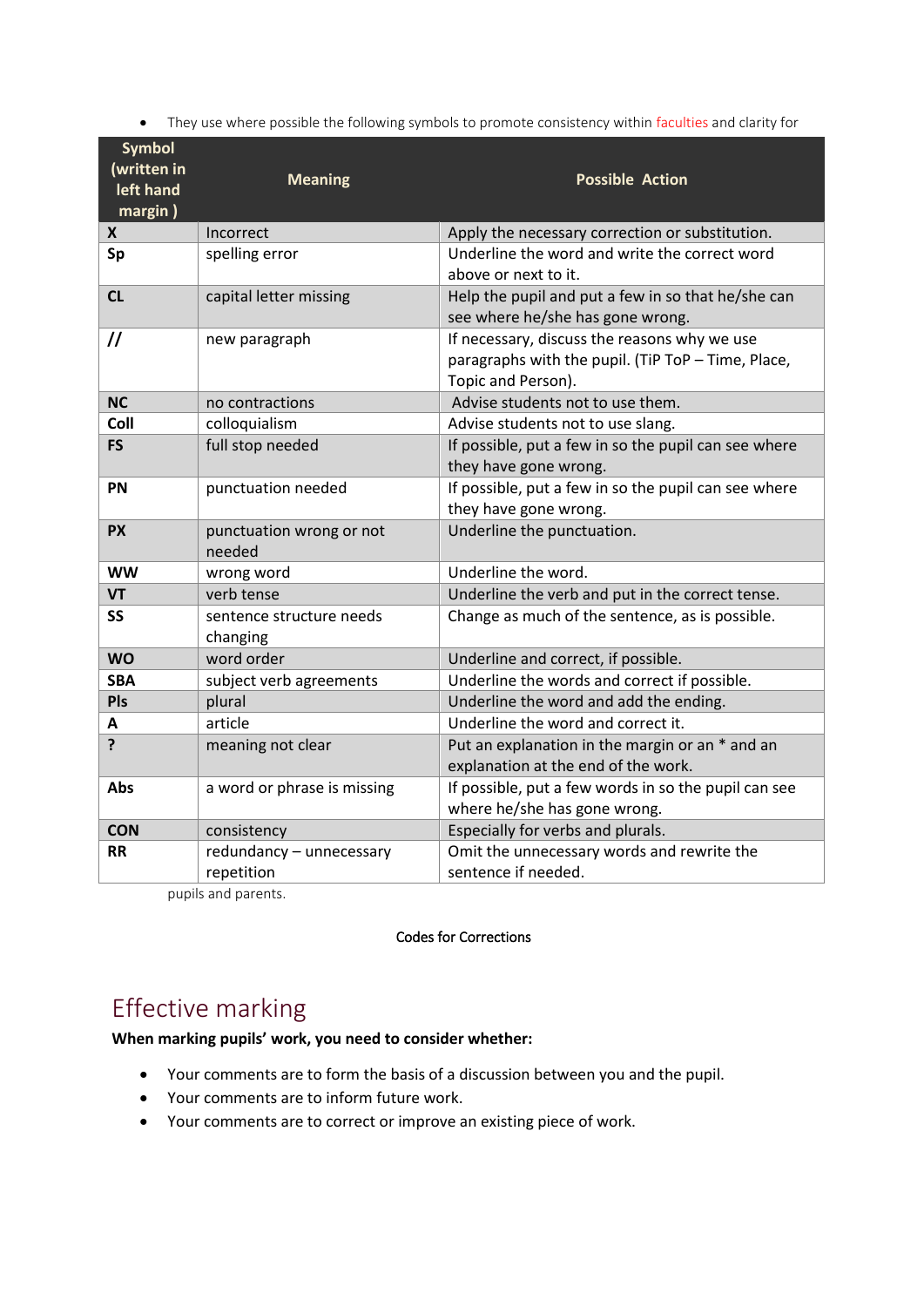#### **Comments on pupils' work should:**

- Relate to planned learning success criteria
- Be legible and clear in meaning.
- Recognise pupils' achievements.
- Indicate the next steps in pupils' learning.

The expectation is that learning objectives and success criteria are used to ensure pupil progress and children can evidence where they have met them through self-assessment. They will be able to give constructive feedback to their peers to help consolidate their own learning.

QCA and the National Literacy Strategy have collaborated on the following publications which you might find useful.

### Marking guidelines for writing

These guidelines suggest ways of analysing children's writing to obtain more diagnostic information about either individuals or groups of children's writing. The approach encourages identification of strengths and weaknesses at a detailed level. The materials also contain a writing analysis sheet which teaches can use and adapt.

## Marking: Making a difference

Good practice in responding to children's writing

This book supports assessment for learning – analysing and marking pupils' work. For more information go to the Assessment area of the following website: [www.teachernet.gov.uk](http://www.teachernet.gov.uk/)

### Peer and Self Marking

Students demonstrate a secure ability to use self and peer assessment across all subject areas. This is done by referring to a peer/self-assessment help-sheet when marking their own or their peer's work. A timetable is presented in each classroom, detailing when students are to mark. It is expected that students peer and self-mark frequently and where possible, at the end of every lesson. Students will use the WWW and EBI acronyms when marking work and a green pen is used to correct or redraft work.

### Verbal Feedback:

One of the most powerful single influences enhancing achievement is feedback. Teachers will ensure that verbal feedback:

- has ( is) clear, purposeful, meaningful and compatible with pupils' prior knowledge, and to provide logical connections."
- is directed at the right level, so it can assist students to comprehend, engage, or develop effective strategies to process the information intended to be learnt."
- is combined with effective instruction in classrooms, and focus on what is being learnt (learning intention) and how students should go about it (success criteria)
- occurs as the students are doing the learning